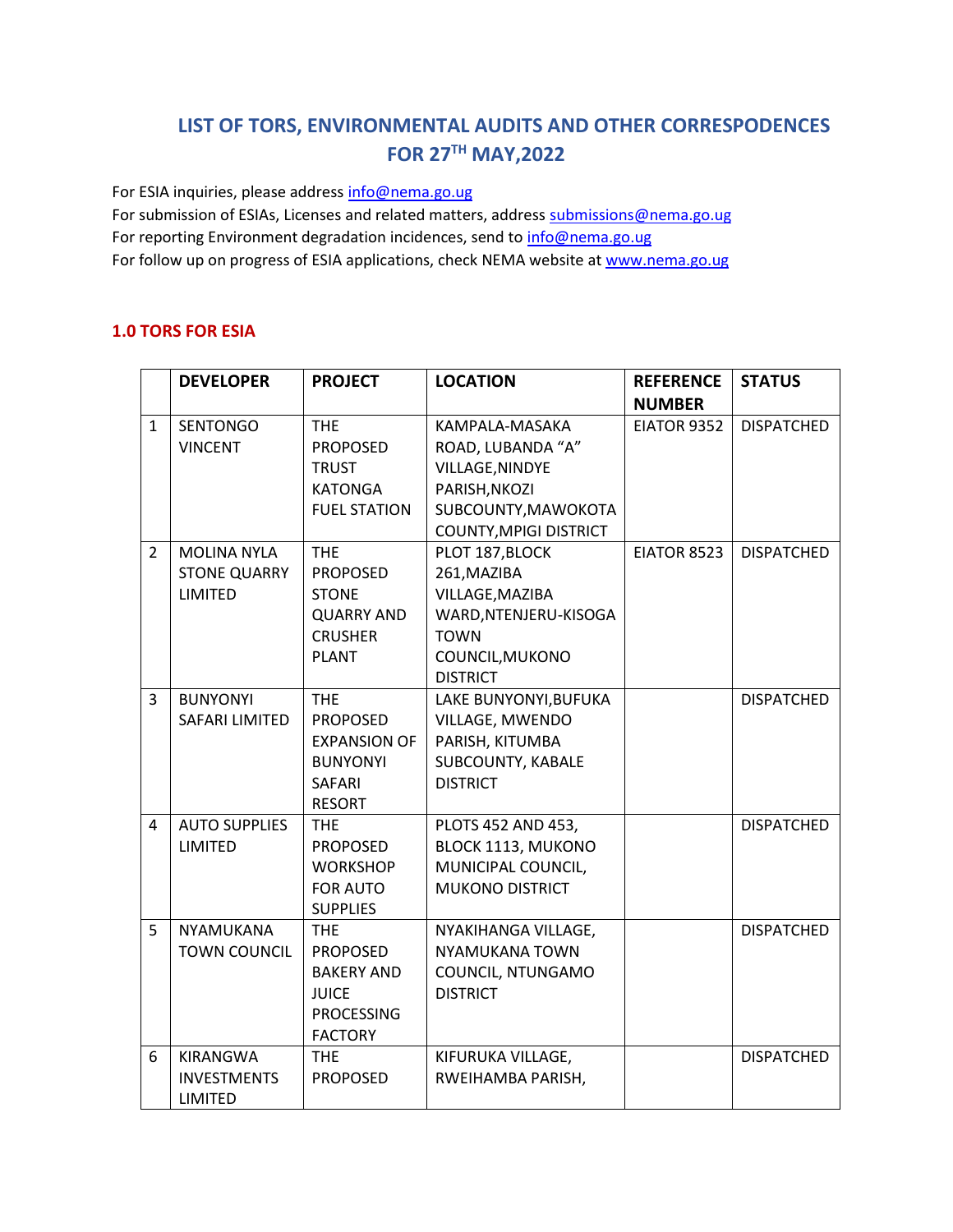|                |                    | <b>MBUGA</b>        | RUTEETE SUBCOUNTY,       |             |                   |
|----------------|--------------------|---------------------|--------------------------|-------------|-------------------|
|                |                    | <b>RESORT</b>       | <b>KABAROLE DISTRICT</b> |             |                   |
| $\overline{7}$ | <b>ZAM ENERGY</b>  | <b>THE</b>          | MAYUGE-BWONDHA           | EIATOR 9354 | <b>DISPATCHED</b> |
|                | <b>COMPANY</b>     | <b>PROPOSED</b>     | ROAD, VICTORIA CELL,     |             |                   |
|                |                    | ZAM                 | NKALANGA WARD,           |             |                   |
|                |                    | <b>BWONDHA</b>      | <b>BWONDHA TOWN</b>      |             |                   |
|                |                    | <b>FUEL STATION</b> | <b>COUNCIL, BUNYA</b>    |             |                   |
|                |                    |                     | COUNTY, MAYUGE           |             |                   |
|                |                    |                     | <b>DISTRICT</b>          |             |                   |
| 8              | <b>ZAM ENERGY</b>  | <b>THE</b>          | KAMULI-IYINGO ROAD,      | EIATOR 9355 | <b>DISPATCHED</b> |
|                | <b>COMPANY</b>     | <b>PROPOSED</b>     | NAKATWE VILLAGE,         |             |                   |
|                |                    | ZAM                 | IYINGO PARISH, KAGURU    |             |                   |
|                |                    | <b>NAKATWE</b>      | SUBCOUNTY, BUYENDE       |             |                   |
|                |                    | <b>FUEL STATION</b> | <b>DISTRICT</b>          |             |                   |
| 9.             | SMARTEC            | <b>THE</b>          | PEPSICOLA VILLAGE,       | EIATOR 9349 | <b>DISPATCHED</b> |
|                | <b>ELECTRONICS</b> | DEVELOPMENT         | INDUSTRIAL AREA WARD,    |             |                   |
|                | LIMITED            | 0F                  | CENTRAL DIVISION,        |             |                   |
|                |                    | <b>WAREHOUSES</b>   | <b>KAMPALA</b>           |             |                   |
|                |                    | <b>FOR STORAGE</b>  |                          |             |                   |
|                |                    | <b>OF</b>           |                          |             |                   |
|                |                    | <b>TELEVISIONS</b>  |                          |             |                   |
|                |                    | <b>AND</b>          |                          |             |                   |
|                |                    | <b>EQUIPMENT</b>    |                          |             |                   |

## **2.0 TORS FOR ENVIRONMENTAL AUDIT**

|               | <b>DEVELOPER</b>        | <b>PROJECT</b>     | <b>LOCATION</b>   | <b>REFERENCE</b>  | <b>STATUS</b>     |
|---------------|-------------------------|--------------------|-------------------|-------------------|-------------------|
|               |                         |                    |                   | <b>NUMBER</b>     |                   |
| $\mathbf{1}$  | <b>MPADWA LATIFU</b>    | <b>TOR FOR</b>     | <b>PLOT 51,</b>   | <b>EATOR 2842</b> | <b>DISPATCHED</b> |
|               |                         | ENV.AUDIT          | BLOCK 4,          |                   |                   |
|               |                         | <b>FOR</b>         | TIRINYI ROAD,     |                   |                   |
|               |                         | <b>MPADWA</b>      | <b>BUTANDWE</b>   |                   |                   |
|               |                         | <b>LATIF FUEL</b>  | ZONE,             |                   |                   |
|               |                         | <b>FILLING</b>     | <b>CENTRAL</b>    |                   |                   |
|               |                         | <b>STATION</b>     | WARD,             |                   |                   |
|               |                         |                    | <b>BUSEMBATYA</b> |                   |                   |
|               |                         |                    | <b>TOWN</b>       |                   |                   |
|               |                         |                    | COUNCIL,          |                   |                   |
|               |                         |                    | <b>IGANGA</b>     |                   |                   |
|               |                         |                    | <b>DISTRICT</b>   |                   |                   |
| $\mathcal{P}$ | TEP & ABEL SERVICES LTD | <b>TOR FOR</b>     | <b>RUSHERE-</b>   | <b>EATOR 2514</b> | <b>DISPATCHED</b> |
|               |                         | ENV.AUDIT          | <b>KINONI</b>     |                   |                   |
|               |                         | FOR TEP OILS-      | ROAD,             |                   |                   |
|               |                         | <b>KINONI FUEL</b> | <b>KINONI</b>     |                   |                   |
|               |                         | <b>STATION</b>     | <b>TRADING</b>    |                   |                   |
|               |                         |                    | CENTRE,           |                   |                   |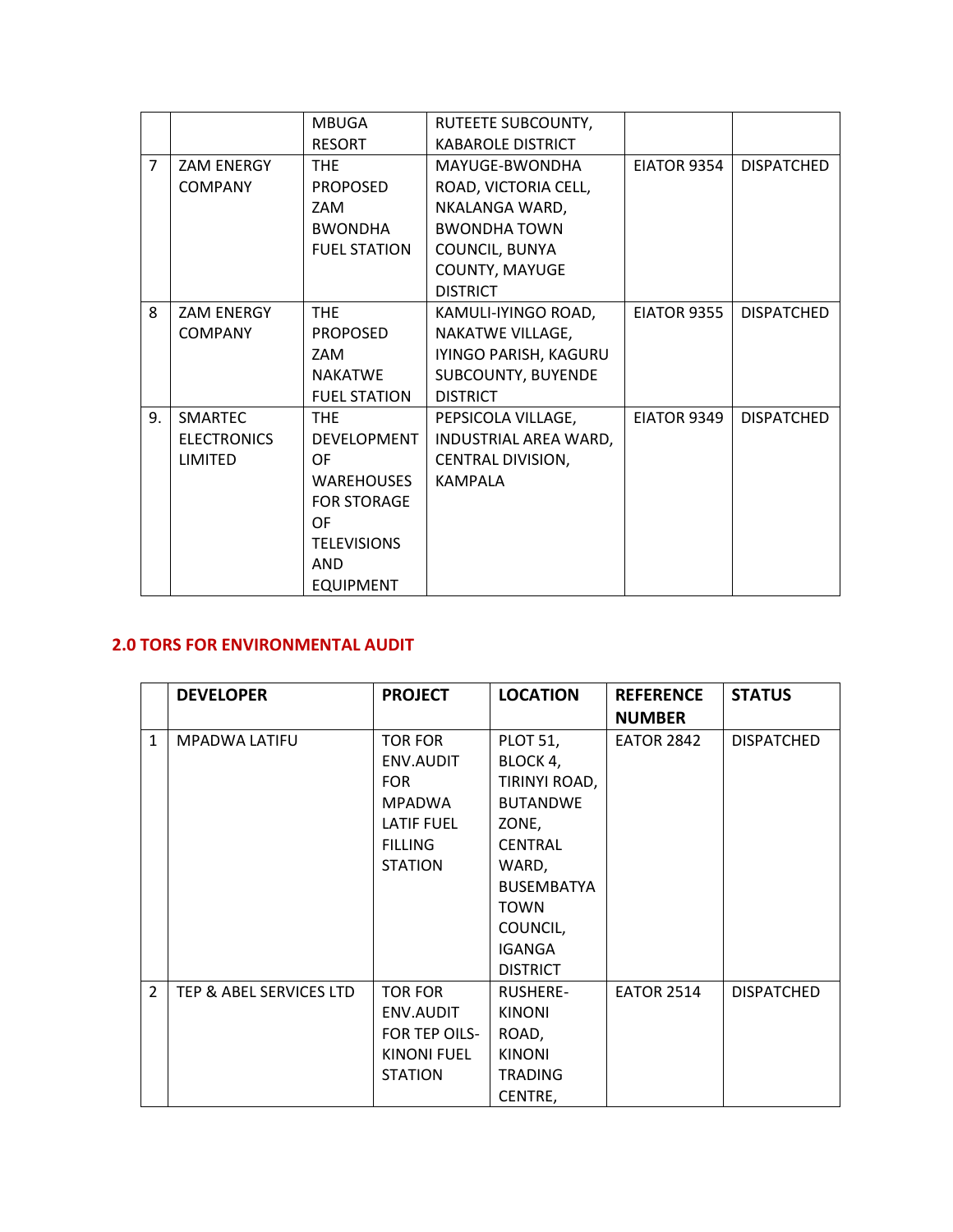|   |                                             |                                                                                                              | KASAANA<br>PARISH,<br><b>KINONI</b><br>SUBCOUNTY,<br><b>KIRUHURA</b><br><b>DISTRICT</b>                                                                                   |                   |                   |
|---|---------------------------------------------|--------------------------------------------------------------------------------------------------------------|---------------------------------------------------------------------------------------------------------------------------------------------------------------------------|-------------------|-------------------|
| 3 | <b>IDEAL OIL PRODUCTS LTD</b>               | <b>TOR FOR</b><br>ENV.AUDIT<br><b>FOR IDEAL</b><br>OIL,<br>NAKAWUKA<br><b>FUEL SERVICE</b><br><b>STATION</b> | NAKAWUKA-<br><b>ENTEBBE</b><br>ROAD,<br><b>NAKAWUKA</b><br>ZONE B,<br>NAKAWUKA<br>WARD,<br><b>KAJJANSI</b><br><b>TOWN</b><br>COUNCIL,<br><b>WAKISO</b><br><b>DISTRICT</b> | <b>EATOR 2780</b> | <b>DISPATCHED</b> |
| 4 | <b>IHANGO INVESTMENTS</b><br><b>LIMITED</b> | <b>TOR FOR</b><br>ENV.AUDIT<br><b>FOR</b><br><b>OPERATIONS</b><br>OF SAND<br><b>MINING</b><br><b>PROJECT</b> | PLOT <sub>6</sub> ,<br>BLOCK 19,<br><b>KISENYI</b><br>VILLAGE,<br><b>KINOGOZI</b><br>PARISH,<br><b>BUHIMBA</b><br>SUBCOUNTY,<br><b>HOIMA</b><br><b>DISTRICT</b>           | <b>EATOR 2846</b> | <b>DISPATCHED</b> |

### **3.0 ENVIRONMANTAL COMPLIANCE AUDITS**

|   | <b>DEVELOPER</b>  | <b>PROJECT</b> | <b>LOCATION</b>             | <b>REFERENCE</b> | <b>STATUS</b>    |
|---|-------------------|----------------|-----------------------------|------------------|------------------|
|   |                   |                |                             | <b>NUMBER</b>    |                  |
| 1 | <b>BANGCHENG</b>  | AUDIT FOR      | <b>BBULABAKULU VILLAGE,</b> | EA 10017         | <b>READY FOR</b> |
|   | <b>INVESTMENT</b> | <b>STONE</b>   | NAMBI PARISH, ZIROBWE       |                  | <b>PAYMENT</b>   |
|   | <b>COMPANY</b>    | <b>QUARRY</b>  | SUBCOUNTY, BAMUNANIKA       |                  |                  |
|   | <b>LIMITED</b>    | AND            | COUNTY, LUWERO              |                  |                  |
|   |                   | <b>CRUSHER</b> | <b>DISTRICT</b>             |                  |                  |
|   |                   | <b>PLANT</b>   |                             |                  |                  |

## **4.0 OTHER CORRESPONDENCES**

| <b>DEVELOPER</b> | <b>PROJECT</b> | <b>LOCATION</b> | <b>REFERENCE</b>  | <b>STATUS</b> |
|------------------|----------------|-----------------|-------------------|---------------|
|                  |                |                 | <b>NUMBER</b>     |               |
| LETBEL TRADING   | HARMONIZATION  | MBEGU B         | <b>SUBMISSION</b> | DISPATCHED    |
| COMPANY LIMITED  | OF LAND AREA   | VILLAGE.        | NO. 9205          |               |